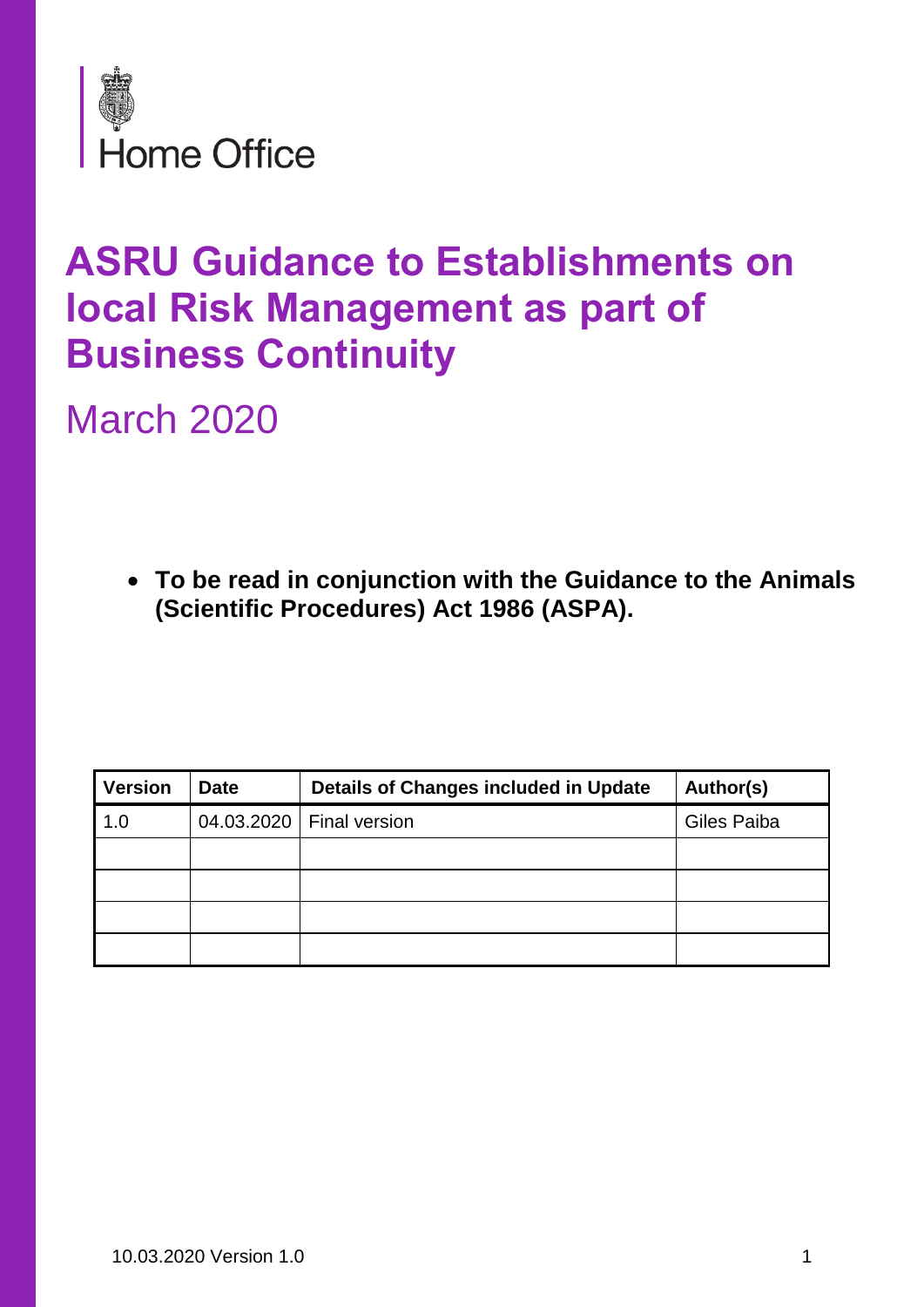## Introduction

The Animals (Scientific Procedures) Act 1986 (ASPA) requires that all animals defined as 'protected animals' are protected at all times. Each licence holder under ASPA is required to comply fully with the standard conditions on their licence.

This guidance document highlights the need for Establishment licence holders to have prepared in advance robust internal governance - systems and processes – and be able to activate these in the event of a significant disruption to business activities over a prolonged period of time. Thus, as part of business continuity planning, Establishment licence holders should review, in particular, the robustness of the processes and systems they have in place to meet the requirements highlighted below in relevant standard conditions of their Establishment licence.

Home Office Inspectors periodically inspect the governance of business continuity and emergency preparedness plans as part of their normal inspection routines. However, in times of increased risk, such as early stages of potential pandemic human disease outbreaks or likelihood of widespread flooding, even more focus may be placed on this assurance to ensure the continuous protection of the animals used in science.

#### **Circumstances**

A number of different major hazards outside the control of an individual organisation may bring about circumstances whereby normal activities within an establishment may be compromised. This may occur, for example, because a large proportion of staff are unable to get into work or may be unable to carry out their normal duties due to ill health. Examples include major infrastructure disruption (e.g. major power failure or transport disruption due to environmental disorder, severe flooding or terrorist attacks) or widespread public health events (e.g. COVID 19 or influenza pandemics).

#### General advice

The requirement remains on the Establishment licence holder to demonstrate how they will fulfil their legal responsibilities in compliance with ASPA and their licence authorities, including the licence standard conditions. However, all licensees and duty holders should review the robustness of the processes and systems governing their work with protected animals, particularly those areas in the standard conditions of their ASPA licences that have been highlighted in the Appendices below.

Establishment licence holders will also wish to consider the period during recovery to normal activities and the number of personnel and workstations required to support the continued delivery of those activities.

#### Contact for further information

If you are a licence or duty holder please contact your Single Point of Contact (SPOC); their details are found on ASPeL.

If you are not a licence or duty holder, please contact [ASRUPolicy@homeoffice.gov.uk.](mailto:ASRUPolicy@homeoffice.gov.uk)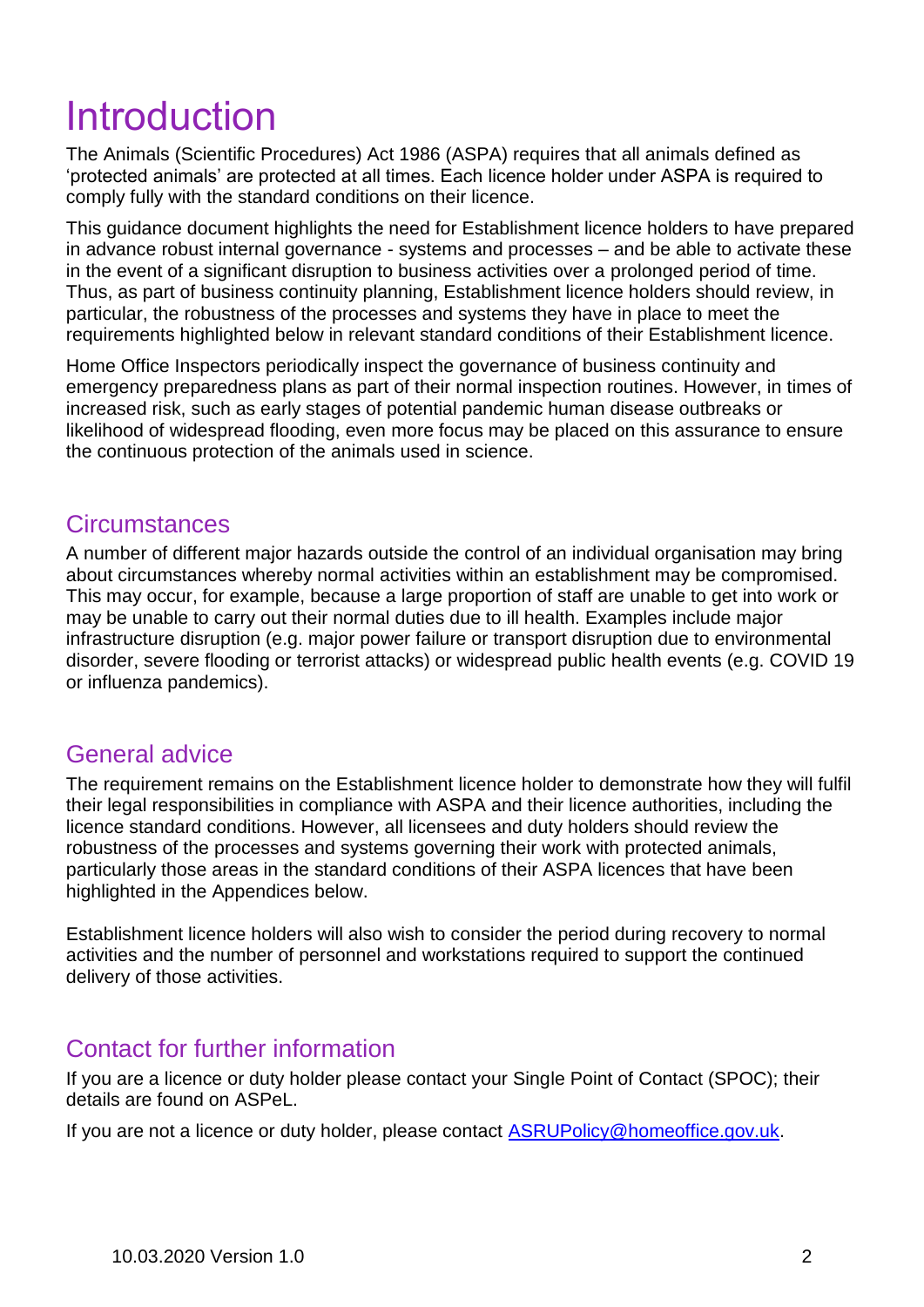### References

Guidance on the operation of the Animals (Scientific Procedures) Act 1986 [https://www.gov.uk/guidance/guidance-on-the-operation-of-the-animals-scientific-procedures](https://www.gov.uk/guidance/guidance-on-the-operation-of-the-animals-scientific-procedures-act-1986)[act-1986](https://www.gov.uk/guidance/guidance-on-the-operation-of-the-animals-scientific-procedures-act-1986)

Code of Practice for the Housing and Care of Animals Bred, Supplied or Used for Scientific Purposes

[https://www.gov.uk/government/publications/code-of-practice-for-the-housing-and-care-of](https://www.gov.uk/government/publications/code-of-practice-for-the-housing-and-care-of-animals-bred-supplied-or-used-for-scientific-purposes)[animals-bred-supplied-or-used-for-scientific-purposes](https://www.gov.uk/government/publications/code-of-practice-for-the-housing-and-care-of-animals-bred-supplied-or-used-for-scientific-purposes)

Compliance with the Act

<https://www.gov.uk/guidance/animal-testing-and-research-compliance-with-aspa>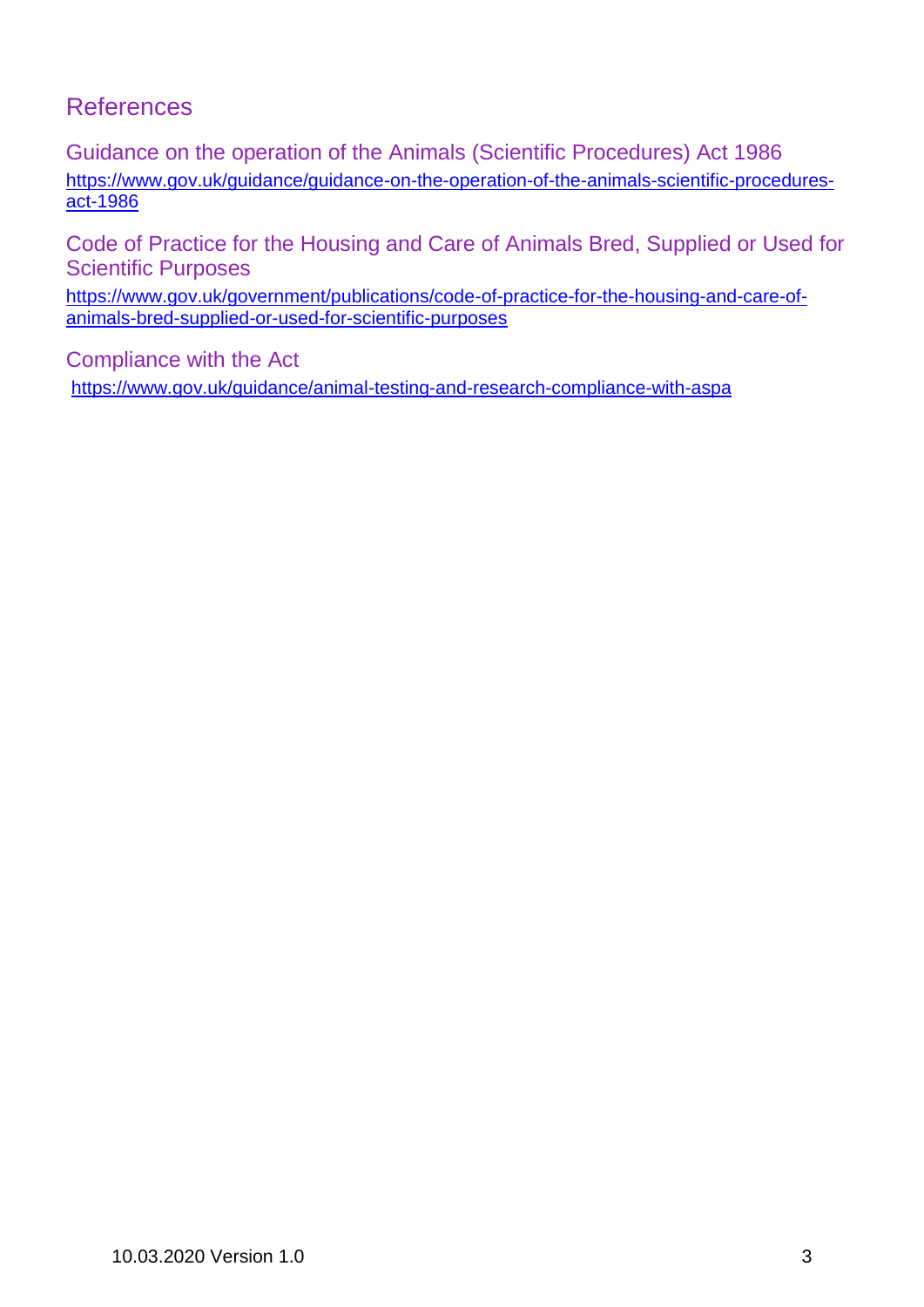# Appendix A

### **Standard conditions in section 2C (establishment) licences**

In these conditions references to the 'Animals Directive' means Directive 2010/63/EU on the protection of animals used for scientific purposes. Section 2C licences are also known as establishment licences.

1. The licence holder shall ensure that the regulated activities carried on at the establishment are carried on in a manner that is consistent with the principles of replacement, reduction and refinement.

2. (1) The licence holder shall ensure that a register is maintained of those who are competent to kill protected animals. A person's name shall not be included in the register unless the person has been adequately educated and trained in the killing of animals.

(2) The register must specify, in relation to each person named, the descriptions of animals that the person is competent to kill and the methods of killing that the person is competent to use to kill each such animal.

(3) The licence holder shall ensure that each person so registered is supervised when killing animals at the establishment until he or she has demonstrated the requisite competence.

(4) The licence holder shall ensure that at all times the number of persons who are so registered and are present at the establishment is sufficient to enable any protected animal being kept at that place that needs to be killed to be killed expeditiously.

(5) The register shall, on request, be submitted to the Secretary of State or made available to an Inspector.

- 3. The licence holder shall notify the Secretary of State of any proposed change in:
	- (a) the full name of the holder; or
	- (b) the full name and qualifications of the Named Person Responsible for Compliance; or
	- (c) the full name and qualifications of the Named Animal Care and Welfare Officer; or

(d) the full name and qualifications of the Named Veterinary Surgeon or other suitably qualified person; or

- (e) the full name and qualifications of the Named Information Officer; or
- (f) the full name and qualifications of the Named Training and Competency Officer; or

(g) the areas appearing on the Schedule of Premises for the establishment or the class of use within those areas; or

(h) the types of protected animals to be held and/or used in regulated activities at the establishment.

4. (1) All protected animals must at all times be provided with adequate care and accommodation appropriate to their type or species.

(2) Any restrictions on the extent to which such an animal can satisfy its physiological and ethological needs shall be kept to the absolute minimum.

(3) Unless otherwise authorised by the Secretary of State an environment, housing, freedom of movement, food and water appropriate for the health and well-being of each protected animal shall be provided.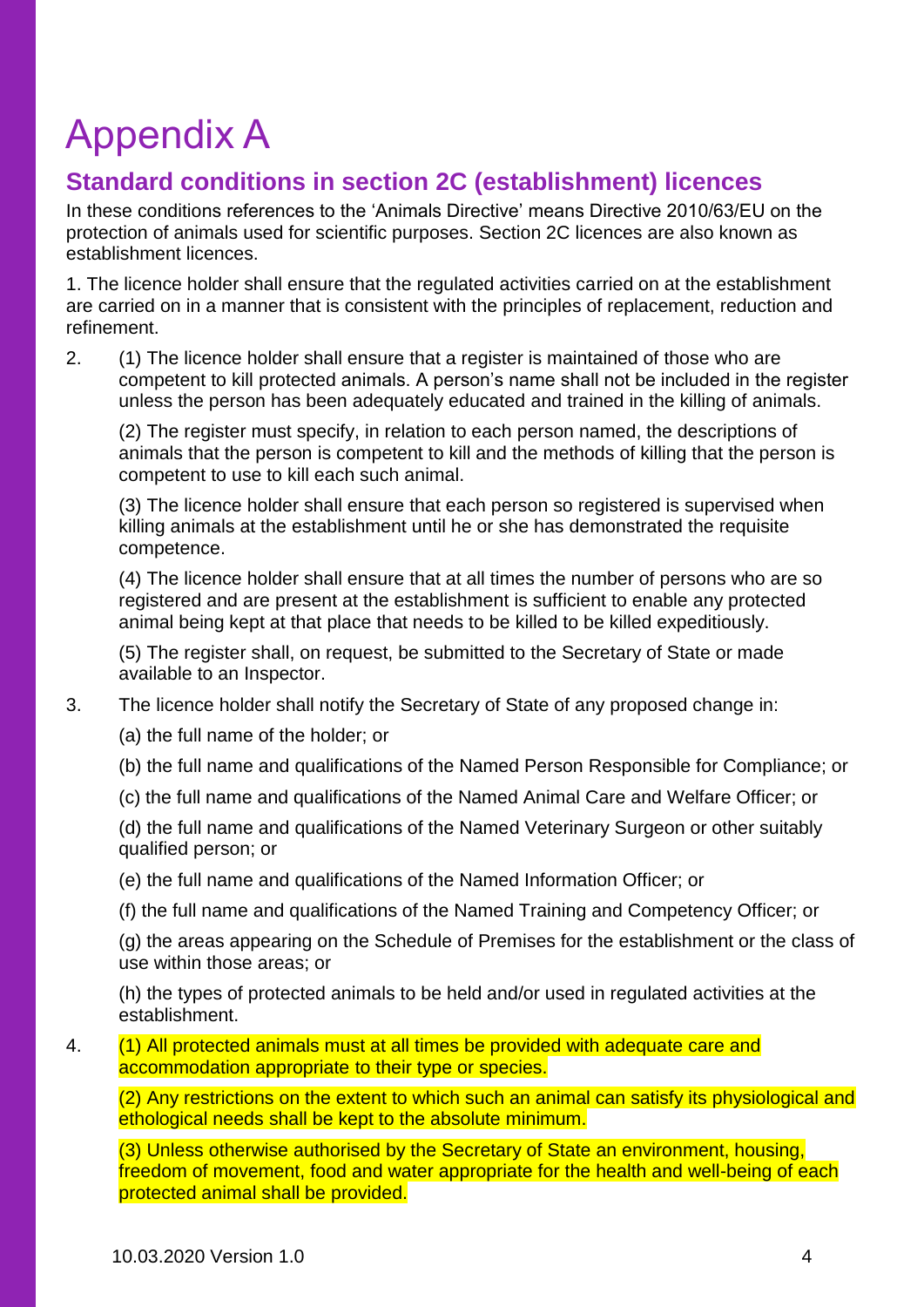(4) The licence holder shall ensure that the installations and equipment at the establishment are suitable for the species of protected animals kept at the establishment and for the regulated procedures, if any, carried out at the establishment. The design, construction and method of functioning of the installations and equipment must be such as to enable regulated procedures to be performed in a manner that provides reliable results, uses the minimum number of animals and causes the minimum degree of pain, suffering, distress and lasting harm to the animals used.

(5) The health and well-being of protected animals, and the environmental conditions in all parts of the establishment where protected animals are kept, shall be checked at least once daily by competent persons. Arrangements shall be made to ensure that any defect discovered and any avoidable pain, suffering, distress or lasting harm discovered is eliminated as quickly as possible.

(6) The holder shall ensure that the conditions under which any protected animal is transported are appropriate for the animal's health and well-being.

(7) Unless otherwise authorised by the Secretary of State the licence holder shall ensure that at least the following standards are met:

(a) any applicable standard concerning the care and accommodation of animals or installations and equipment, which is set out in Annex 3 of the Animals Directive;

(b) any additional or higher standard concerning the care and accommodation of animals which is set out in any code of practice issued or approved under section 21 that was in force on 9 November 2010.

(8) For the purposes of subparagraph (7)(a) a standard set out in Annex 3 of the Animals Directive is not to be treated as being an "applicable standard" if the Annex specifies a date from which the standard is to have effect and that date has not been reached.

5. The licence holder shall ensure that the establishment shall be appropriately staffed at all times to ensure the well-being of the protected animals. Staff shall be adequately educated and trained before they perform any function relating to the care of the protected animals and shall be supervised when performing any such function until they have demonstrated the requisite competence.

- 6. (1) The licence holder is required to have established, and to maintain, an Animal Welfare and Ethical Review Body.
	- (2) The Animal Welfare and Ethical Review Body must consist at least of:
	- (a) one Named Animal Care and Welfare Officer and one Named Veterinary Surgeon;
	- (b) if this licence authorises the application of regulated procedures to protected animals at the establishment, the holder of a project licence which specifies the establishment as a place where regulated procedures
	- (c) such other persons as may be specified in guidance issued by the Secretary of State.

(3) The Animal Welfare and Ethical Review Body must carry out the tasks mentioned in Article 27.1 of the Animals Directive and any other advisory and reviewing tasks specified in this licence or in quidance issued15. The licence holder shall nominate and be responsible for the performance of named persons, acceptable to the Secretary of State, as required by section 2C(5).

(4) The licence holder shall ensure that whenever the Animal Welfare and Ethical Review Body provides advice a record is made of the advice and of any decisions taken in response to the advice. Such records shall be kept for a minimum period of three years and shall, on request, be submitted to the Secretary of State or made available to an Inspector.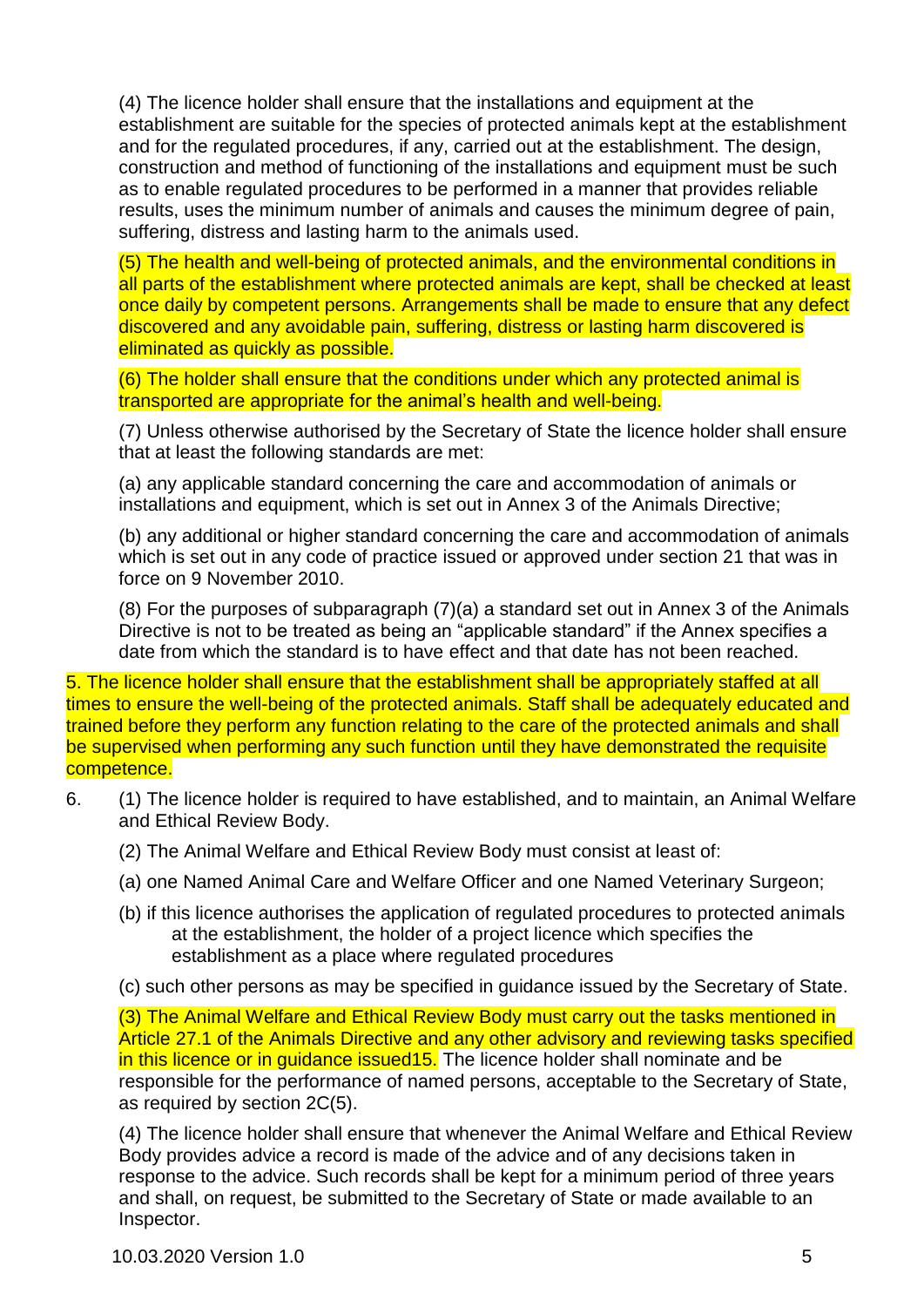7. If this licence authorises the breeding of protected animals, the holder is not authorised to breed, at the establishment, non-human primates from any animal not bred in captivity unless the holder has in place a strategy acceptable to the Secretary of State for increasing the proportion of primates bred from animals bred in captivity. Any substantial changes to the strategy that are proposed shall be submitted to the Secretary of State for approval.

- 8. (1) Records shall be maintained, in a format acceptable to the Secretary of State, of the source, use and final disposal of all protected animals bred, kept or used at the establishment for any regulated activities.
	- (2) Such records shall include at least the following information:
	- (a) the number and the species of animals bred, acquired, supplied, used in procedures, or discharged from the control of the Act;
	- (b) the origin of the animals, including whether they are bred for use in procedures;
	- (c) the dates on which the animals are acquired, supplied, or discharged from the control of the Act;
	- (d) from whom the animals are acquired;
	- (e) the name and address of the recipient of animals;
	- (f) the number and species of animals which died or were killed in each establishment. For animals that have died, the cause of death shall, when known, be noted; and
	- (g) where this licence authorises the applying of regulated procedures to protected animals, the projects in which animals are used.

(3) Such records shall be kept for a minimum of five years from the date of final disposal of the animal and, on request, be submitted to the Secretary of State or made available to an Inspector.

(4) The licence holder shall, on request, submit to the Secretary of State a summary report, in a form specified by the Secretary of State, of the source, use and final disposal of all protected animals bred, kept, or used at the establishment for any regulated activities.

9. (1) For the purposes of this condition, an "individual history file" is a file kept in relation to a dog, cat or non-human primate which contains particulars of the animal's identity; particulars of the animal's date and place of birth (if known); a statement as to whether the animal was bred for use in regulated procedures; any relevant reproductive, veterinary and social information about the animal; a record of the programmes of work, if any, which have involved the use of the animal in regulated procedures; and in the case of a primate, a statement as to whether the animal is the offspring of primates bred in captivity.

(2) The licence holder shall ensure that for each dog, cat and non-human primate held at the establishment an individual history file is established and kept up to date. In the case of such an animal bred at the establishment the individual history file shall be established as soon as is reasonably practicable after the animal's birth. Where such an animal is transferred to the establishment an individual history file shall be established in relation to the animal as soon as is reasonably practicable after its transfer (unless the animal is transferred from a place specified in another section 2C licence and an individual history file previously established in relation to the animal is provided in accordance with conditions included in that other licence).

(3) The licence holder shall ensure that if a dog, cat or non-human primate kept at the establishment is transferred to a place specified in another section 2C licence, the individual history file kept in relation to the animal is provided to the holder of that other licence.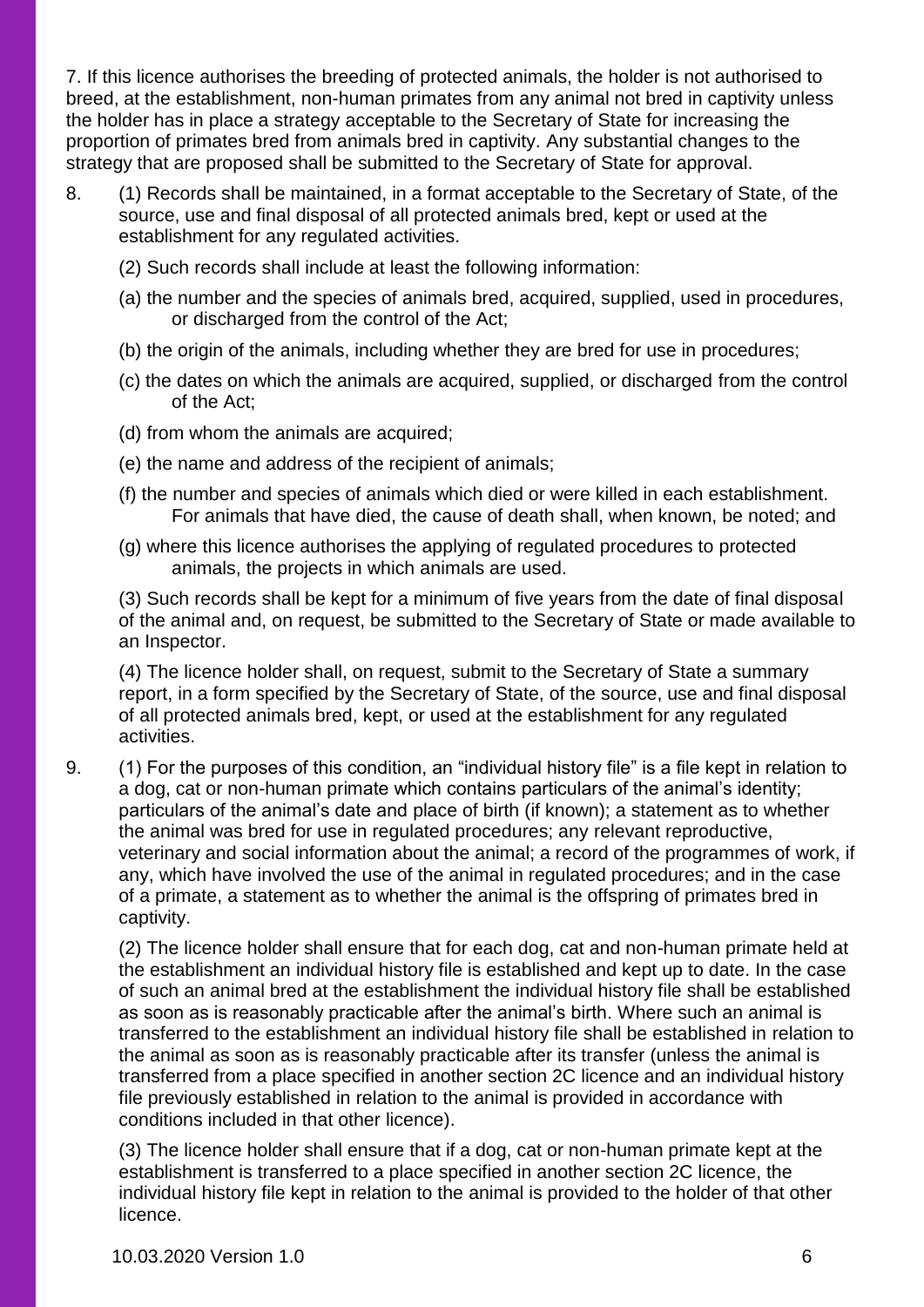(4) The licence holder shall ensure that if a dog, cat or non-human primate kept at the establishment is transferred otherwise than to a place specified in another section 2C licence, the person to whom the animal is may be carried out, or another person with suitable scientific credentials acceptable to the Secretary of State; and transferred is provided with a copy of any veterinary and social information about the animal that is included in the animal's individual history file.

(5) The licence holder shall ensure that if a dog, cat or non-human primate kept at the establishment dies at that place, is set free from that place or is transferred otherwise than to a place specified in another section 2C licence, the individual history file for the animal is kept for a period of three years following its death, setting free or transfer.

(6) A copy of any individual history file required to be kept by this condition shall, on request, be submitted to the Secretary of State or made available to an Inspector.

10. (1) The licence holder shall ensure that before any unmarked dog, cat or non-human primate is weaned at the place specified in the licence the animal is marked. The licence holder shall ensure that before any unmarked dog, cat or non-human primate that has not been weaned is transferred from the establishment to a place specified in another section 2C licence, the animal is marked unless it would not be reasonably practicable to do so. Where an unmarked dog, cat or non-human primate that has not been weaned is transferred to the establishment, the establishment shall maintain records attesting the identity and origin of the animal's mother until the animal is marked.

(2) The holder shall ensure that any unmarked cat, dog or non-human primate which is taken into the establishment after weaning shall be marked as soon as possible.

(3) The holder shall ensure that where a dog, cat or primate at the establishment is marked it is done in the least painful manner possible.

(4) The holder shall comply with any request made by the Secretary of State for an explanation of why any dog, cat or primate at the establishment has not been marked.

(5) For the purpose of this condition, "marked" means provided with a permanent means of individual identification and "unmarked" refers to an animal that has not been provided with a permanent individual identification mark.

11. (1) Inspectors shall be provided with access at all reasonable times to all parts of the establishment which are concerned with the use, holding, breeding or care of protected animals.

(2) The licence holder must give any necessary assistance to inspectors carrying out visits by virtue of section 18(2A)(b); and to experts of the European Commission carrying out duties under Article 35 of the Animals Directive.

12. Unless authorised by the Secretary of State, there shall be no variation of the use of the approved areas of the establishment in the licence that may have adverse consequences for the welfare of the protected animals held.

13. Unless otherwise authorised by the Secretary of State:

(a) only the types of protected animals specified in the licence may be kept in the place or places specified in the licence for the purpose of the regulated activities specified in the licence; and

(b) for the purpose of the regulated activities specified in the licence, these animals may only be kept, bred and used in the areas listed in the schedule to the licence.

14. Records shall be maintained, in a format acceptable to the Secretary of State and under the supervision of the Named Veterinary Surgeon, relating to the health of all protected animals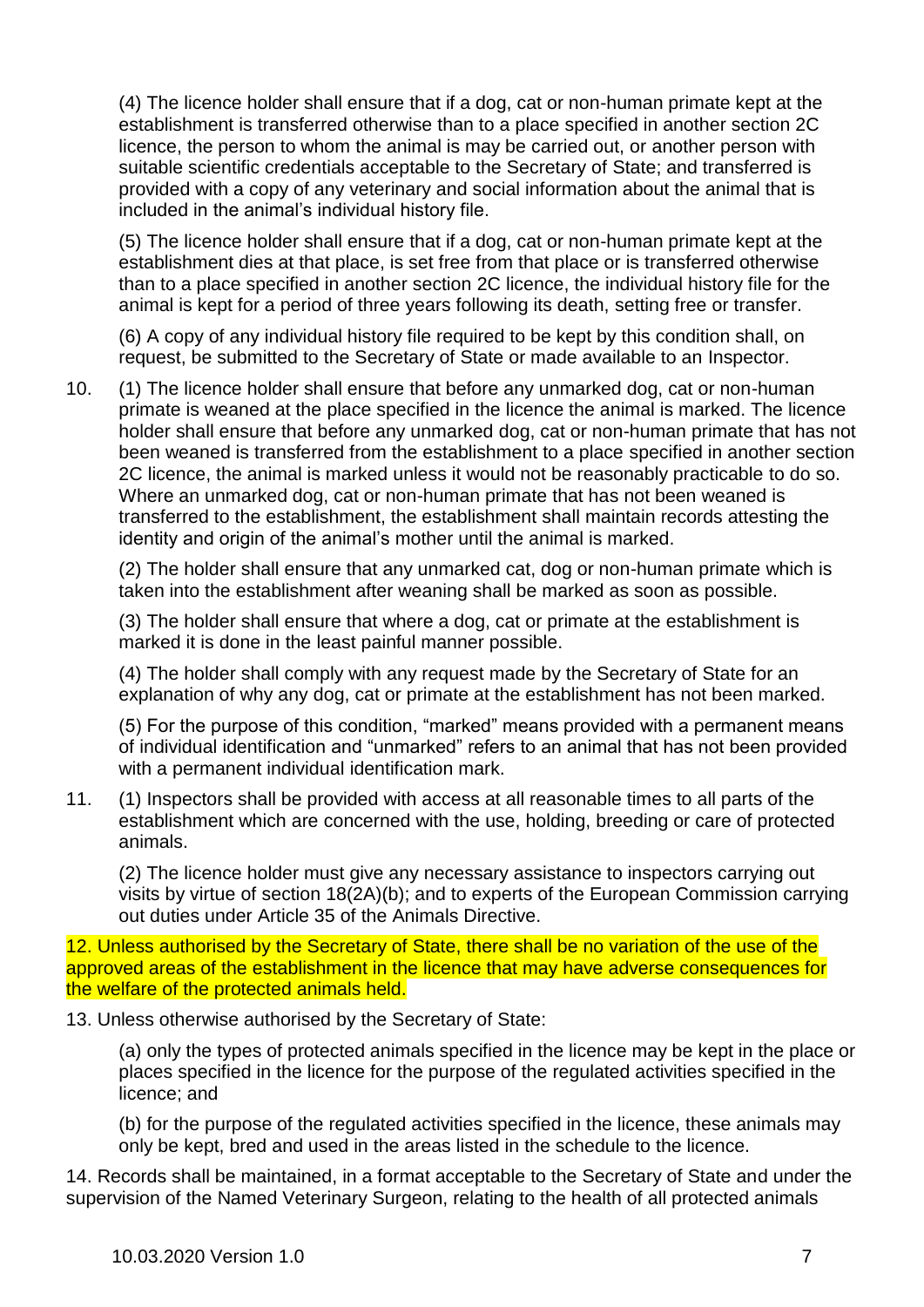bred, kept or used at the establishment for any regulated activities. Records shall, on request, be submitted to the Secretary of State or made available to an Inspector.

15. The licence holder shall nominate and be responsible for the performance of named persons, acceptable to the Secretary of State, as required by section 2C(5).

16. Arrangements to ensure that animals are given adequate care must be made in the event that the named persons referred to in condition 15 above are not available for any reason.

17. Adequate security measures shall be maintained to prevent the escape of protected animals and to prevent intrusions by unauthorised persons.

18. Quarantine and acclimatisation facilities shall be provided and used as necessary.

19. Adequate precautions against fire shall be maintained at all times.

20. If this licence authorises the applying of regulated procedures to protected animals, the holder shall take all reasonable steps to prevent the performance of unauthorised procedures in the establishment.

21. The licence holder shall make adequate and effective provision for regular and effective liaison with and between those entrusted with responsibilities under the Act and with others who have responsibility for the welfare of the protected animals kept at the establishment.

22. Where this licence authorises the applying of regulated procedures to protected animals, the licence holder shall notify the Secretary of State of the death of a project licence holder within seven days of its coming to his or her knowledge when, unless the Secretary of State directs otherwise, the project licence shall continue in force for 28 days from the date of notification. The section 2C licence holder will, during that period, assume responsibility for ensuring compliance with the terms and conditions of the project licence.

23. (1) This condition applies where this licence authorises the applying of regulated procedures to protected animals.

(2) A protected animal which, having been subjected to a completed series of regulated procedures, is kept alive shall continue to be kept at the establishment under the supervision of a veterinary surgeon or other suitably qualified person unless:

(a) it is moved, with the authority of the Secretary of State, to another establishment;

(b) the Secretary of State consents under section 17A to the animal no longer being kept at the establishment; or

(c) its re-use in another procedure is authorised by the Secretary of State.

24. A copy of these conditions shall be readily available for consultation by all licence holders and named persons in the establishment.

25. The licence remains the property of the Secretary of State, and shall be surrendered to him on request by the Secretary of State.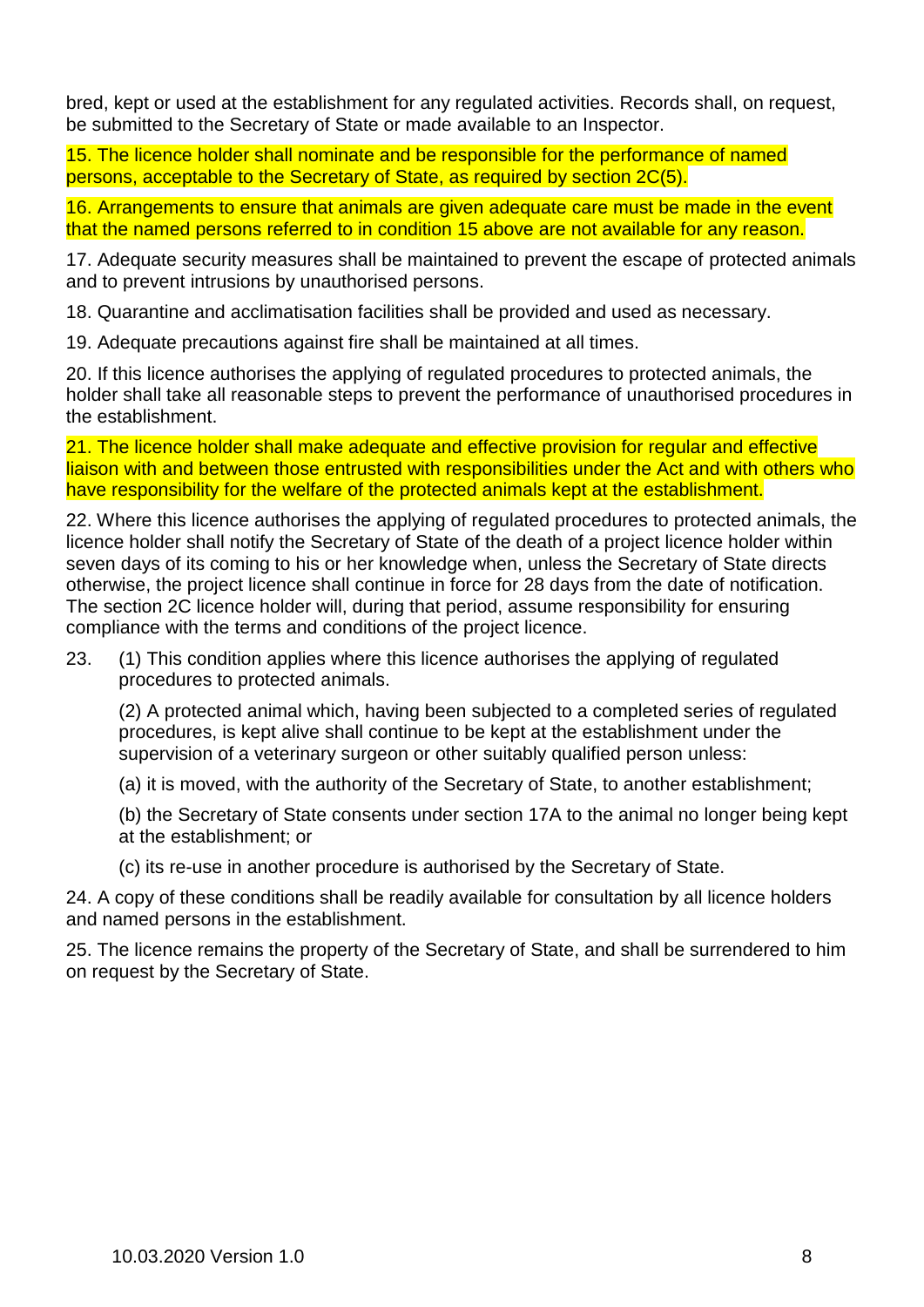# Appendix B

### **Standard conditions in personal licences**

In these conditions references to the 'Animals Directive' means Directive 2010/63/EU on the protection of animals used for scientific purposes.

1. In exercising his or her responsibilities, the licence holder shall act at all times in a manner that is consistent with the principles of replacement, reduction and refinement.

2. The licence holder is entrusted with primary responsibility for the welfare of the animals on which he or she has performed regulated procedures; the licence holder must ensure that animals are properly monitored and cared for.

3. The licence holder must not apply a regulated procedure to an animal if the procedure may cause the animal severe pain, suffering or distress that is likely to be long-lasting and cannot be ameliorated.

4. The licence holder must not apply a regulated procedure to an animal unless the holder has taken precautions to prevent or reduce to the minimum consistent with the purposes of the procedure any pain, suffering, distress or discomfort that may be caused to the animal.

5. Where the licence holder is applying a regulated procedure to an animal the holder must ensure that any unnecessary pain, suffering, distress or lasting harm that is being caused to the animal is stopped.

6. Where the licence holder is applying or has applied a regulated procedure which is causing the animal severe pain, suffering or distress the holder must take steps to ameliorate that pain, suffering or distress.

7. The licence holder shall ensure that where the holder applies a regulated procedure death as the end-point of the procedure is avoided as far as possible and is replaced by an early and humane end-point.

8. In all circumstances where an animal which is being, or has been, subjected to a regulated procedure is in severe pain, suffering or distress which is likely to be long-lasting and cannot be ameliorated, the licence holder must ensure that the animal is immediately killed in accordance with section 15A.

9. The licence holder may apply a regulated procedure without the use of general or local anaesthesia only if the holder is satisfied that:

(a) the procedure will not inflict serious injuries capable of causing severe pain; and

(b) the use of general or local anaesthesia would be more traumatic to the animal than the procedure itself or would frustrate the purposes of the procedure.

10. When anaesthesia (whether general or local) is used, it shall be of sufficient depth to prevent the animal from being aware of pain arising during the procedure.

11. If the licence holder applies a regulated procedure to an animal with the use of general or local anaesthesia the holder must, unless it would frustrate the purpose of the procedure, use such analgesics or other pain-relieving methods as may be necessary to reduce any pain that the animal may experience once the anaesthesia wears off.

12. The licence holder must use analgesia or another appropriate method to ensure that the pain, suffering and distress caused by regulated procedures are kept to a minimum.

13. It is the responsibility of the personal licence holder to notify the project licence holder as soon as possible when it appears either that the severity limit of any procedure listed in the project licence or that the constraints upon adverse effects described in the project licence have been, or are likely to be, exceeded.

10.03.2020 Version 1.0 9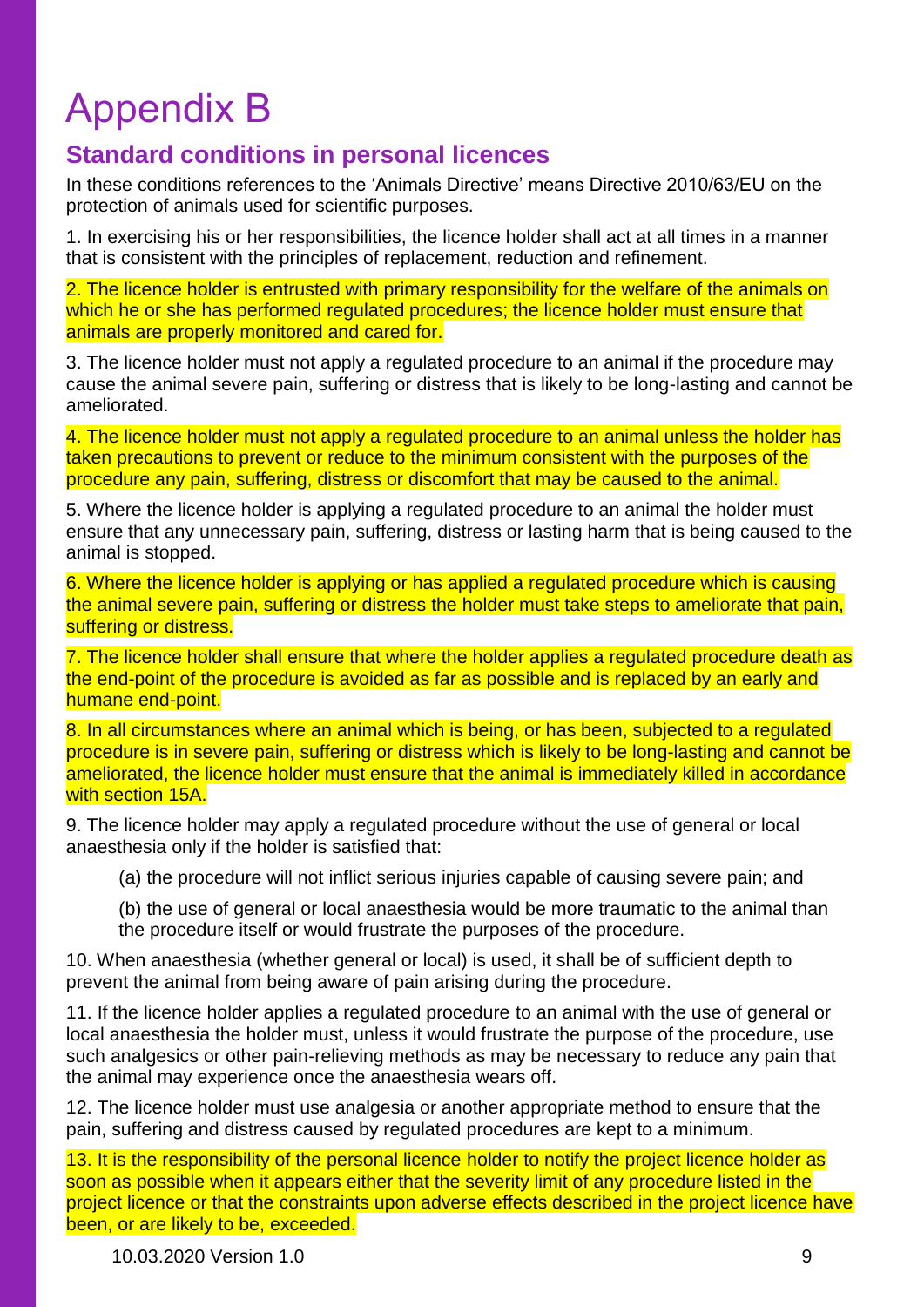14. The licence holder shall ensure that suitable arrangements exist for the care and welfare of animals during any period when the personal licence holder is not in attendance.

15. The licence holder shall ensure that, whenever necessary, veterinary advice and treatment are obtained for the animals in his or her care.

16. The licence holder shall ensure that all cages, pens or other enclosures are clearly labelled. The labelling must be such as to enable Inspectors, Named Veterinary Surgeons and Named Animal Care and Welfare Officers to identify the number of the project licence authorising the procedures, the project licence protocol in which the animals are being used, the date the protocol was started, and the responsible personal licence holder.

17. In order to ensure that regulated procedures are performed competently, the licence holder shall not apply regulated procedures unless given the appropriate level of supervision by the project licence holder or an experienced personal licence holder deputed by him/her for such time as may be needed to achieve competence.

18. The licence holder is authorised to delegate to assistants, who do not themselves possess the requisite personal licence authority but are under his or her control, the delegable tasks which form an integral part of the regulated procedures the licence holder is authorised to perform by this licence. The tasks must not require technical knowledge or skill, and delegation shall be in accordance with any relevant quidance published by the Secretary of State under section 21.

19. The licence holder must take all reasonable steps to ensure appropriate personal and project licence authorities exist before performing regulated procedures. The licence holder must be aware of the nature of the authorities given by this licence and the project licence, and of the conditions of issue attached to the licences.

20. The licence holder shall maintain a record of all animals on which procedures have been carried out, including details of supervision and declarations of competence by the project licence holder as appropriate. This record shall be retained for at least five years and shall, on request, be submitted to the Secretary of State or made available to an Inspector.

21. The licence holder must give any necessary assistance to inspectors carrying out visits by virtue of section 18(2A)(b); and to experts of the European Commission carrying out duties under Article 35 of the Animals Directive.

22. The licence remains the property of the Secretary of State, and shall be surrendered to him on request.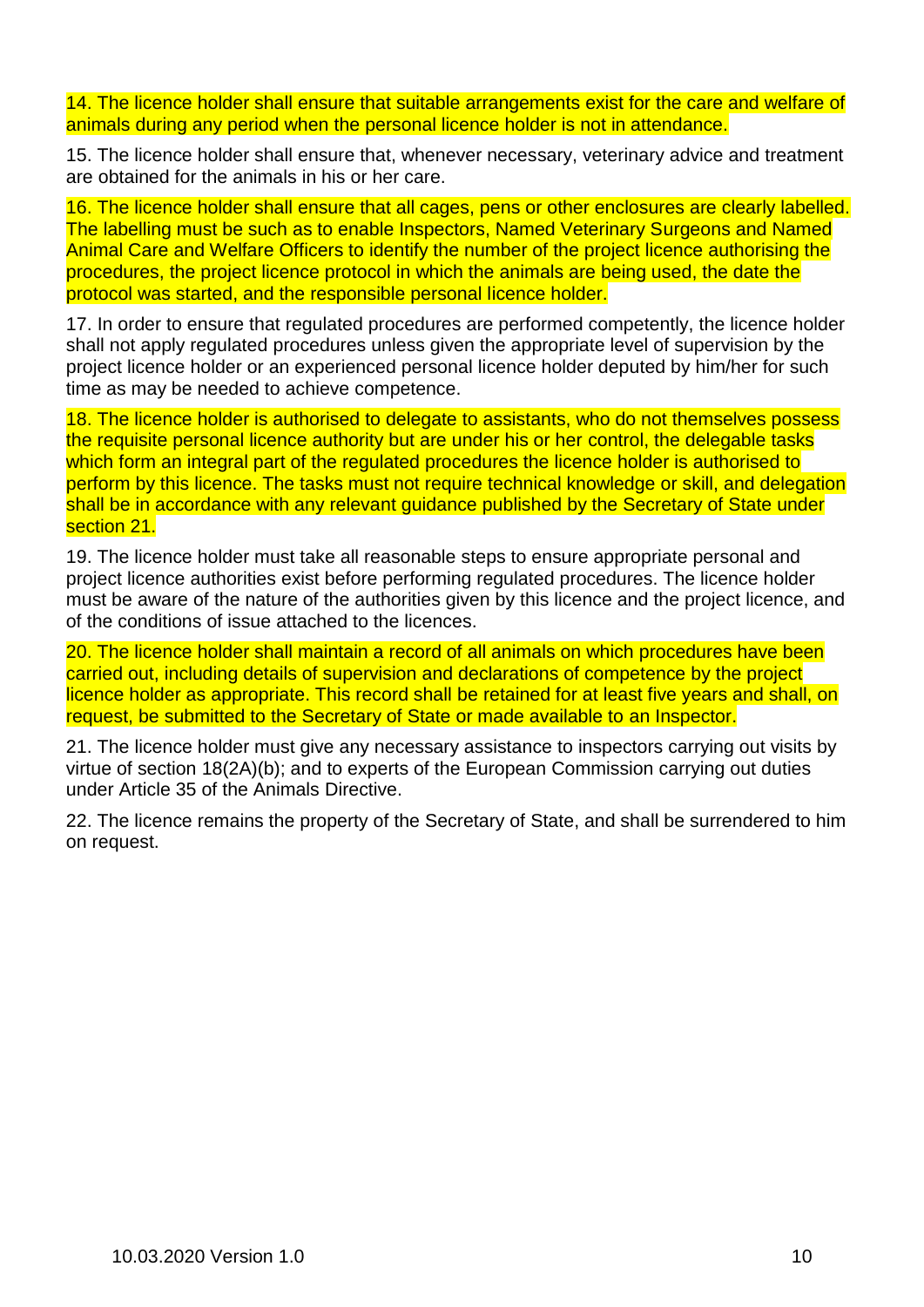# Appendix C

### **Standard conditions in project licences**

In these conditions references to the 'Animals Directive' means Directive 2010/63/EU on the protection of animals used for scientific purposes.

1. The licence holder is responsible for the overall implementation of the programme of work specified in this licence and for ensuring that the programme of work is carried out in compliance with the conditions of the licence.

2. The licence holder shall ensure that the specified programme of work does not involve the application of any regulated procedure to which there is a scientifically satisfactory alternative method or testing strategy not entailing the use of a protected animal.

3. The licence holder shall ensure that regulated procedures are not applied to an animal as part of the specified programme of work if the data to be obtained from the application of those procedures is already available in a Member State and has been obtained there by procedures which satisfy any relevant regulatory requirements of the EU.

4. The licence holder shall ensure that the regulated procedures applied as part of the programme of work specified in this licence are those which to the greatest extent use the minimum number of animals; involve animals with the lowest capacity to experience pain, suffering, distress or lasting harm; cause the least pain, suffering, distress or lasting harm; and are most likely to provide satisfactory results.

5. The licence holder shall ensure that the regulated procedures applied as part of the programme of work specified in this licence are designed so as to result in the death of as few protected animals as possible; and to reduce to the minimum possible the duration and intensity of suffering caused to those animals that die and, as far as possible, ensure a painless death.

6. The licence holder shall ensure that the appropriate level of supervision is provided for all personal licensees carrying out regulated procedures under the authority of this licence.

7. The licence holder shall ensure that a regulated procedure is not applied to an animal as part of the programme of work specified in this licence if the procedure may cause the animal severe pain, suffering or distress that is likely to be long-lasting and cannot be ameliorated.

8. The licence holder shall ensure that where a regulated procedure is being applied to an animal as part of the programme of work specified in this licence, any unnecessary pain, suffering, distress or lasting harm that is being caused to the animal shall be stopped.

9. The licence holder shall ensure that where a regulated procedure is applied to an animal as part of the specified programme of work, death as the end-point of the procedure is avoided as far as possible and is replaced by an early and humane end-point; and as soon as the purpose of the procedure has been achieved, the procedure is stopped and appropriate action is taken to minimise the suffering of the animal.

10. The licence holder shall ensure that where a regulated procedure has been applied to an animal as part of the programme of work specified in this licence, a suitably qualified person classifies the severity of the procedure as "non-recovery", "mild", "moderate" or "severe" using the criteria in Annex 8 of the Animals Directive. For the purposes of this condition, a series of regulated procedures applied to an animal for a particular purpose is to be treated as constituting a single regulated procedure.

11. Where a series of regulated procedures are applied to an animal for a particular purpose the licence holder shall ensure that the animal is killed at the end of the series unless a veterinary surgeon or other competent person has determined that the animal is not suffering and is not likely to suffer adverse effects, as a result of the regulated procedures.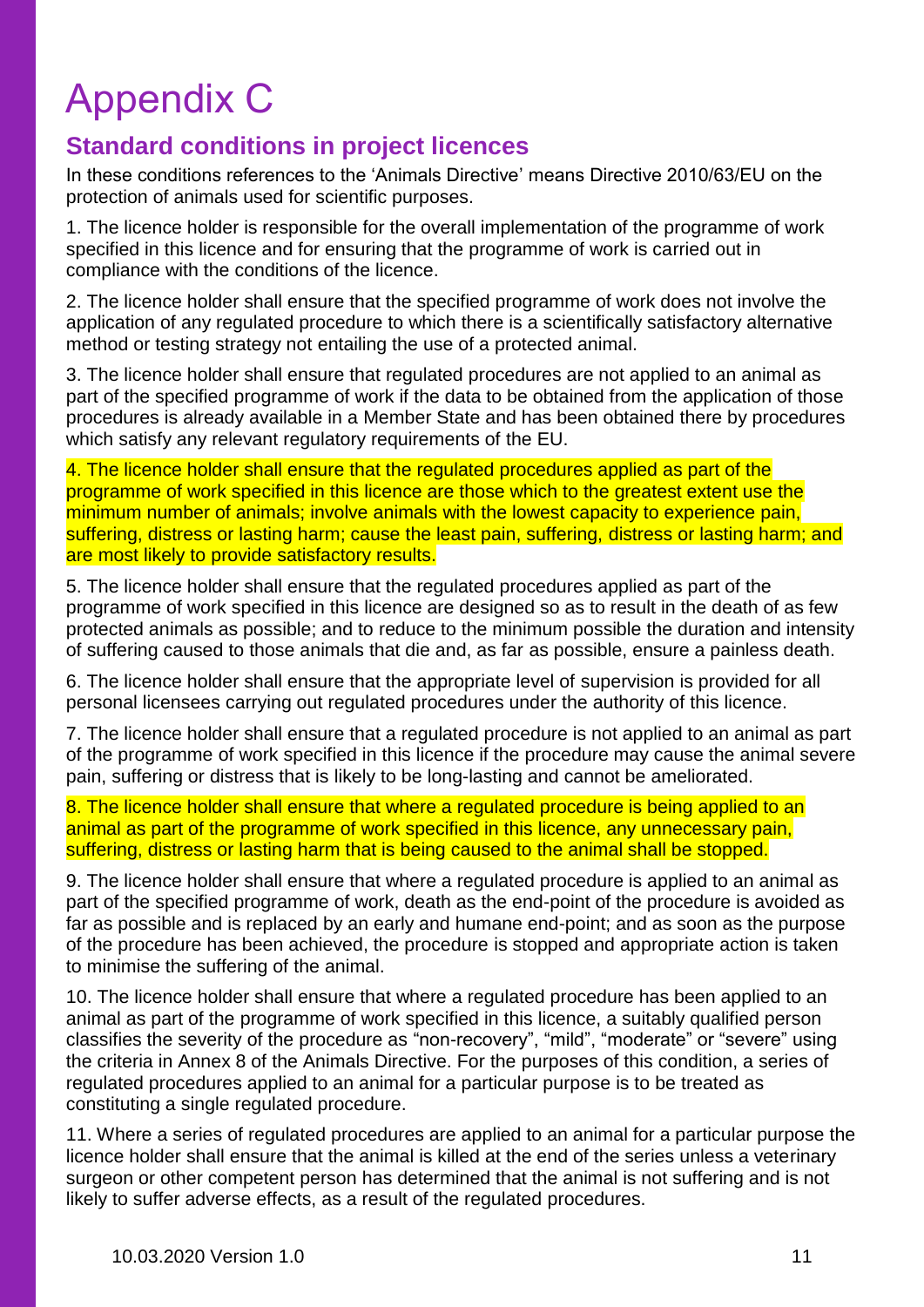12. Regulated procedures shall not be carried out on any stray animal of a domestic species as part of the programme of work specified in this licence.

13. Except with the authorisation of the Secretary of State, regulated procedures shall not be carried out as part of the programme of work specified in this licence on any of the following types of animal:

(a) any feral animal of a domestic species;

(b) any animal taken from the wild;

(c) a marmoset unless it is the offspring of marmosets bred in captivity or has been obtained from a selfsustaining colony of marmosets;

(d) any animal of a description specified in Schedule 2 to the Act unless it has been bred for use in procedures.

14. If the application of regulated procedures to animals taken from the wild is authorised in this licence the holder shall ensure:

(a) that animals taken from the wild are captured by a competent person using a method which does not cause the animal avoidable pain, suffering, distress or lasting harm; and

(b) that an animal taken from the wild which is found to be injured or in poor health is not subjected to a regulated procedure unless and until it has been examined by a veterinary surgeon or other competent person; and, unless the Secretary of State has agreed otherwise, action has been taken to minimise the suffering of the animal.

15. The licence holder must give any necessary assistance to inspectors carrying out visits by virtue of section 18(2A)(b); and to experts of the European Commission carrying out duties under Article 35 of the Animals Directive.

16. If the licence holder becomes aware of a failure to comply with any conditions of the licence the holder must take appropriate steps to rectify the failure (if it is capable of being rectified); and keep a record of the steps taken.

17. All authorised procedures shall be carried out under general or local anaesthesia unless:

(a) anaesthesia would be more traumatic to the animal concerned than the procedures themselves; or

(b) anaesthesia would be incompatible with the purposes of the procedures.

18. The licence holder shall ensure adherence to the severity limits as specified in the project licence and observance of any other controls described in the licence. If these constraints appear to have been, or are likely to be, breached, the holder shall ensure that the Secretary of State is notified as soon as possible.

19. The licence holder shall maintain a contemporaneous record of all animals on which procedures have been carried out under the authority of the project licence. This record shall show the procedures used and the names of personal licensees who have carried out the procedures. The record shall, on request, be submitted to the Secretary of State or made available to an Inspector.

20. The licence holder shall send to the Secretary of State, before 31 January each year (and within 28 days of the licence having expired or been revoked), a report in a form specified by the Secretary of State, giving details of the number of procedures and animals used, and the nature and purpose of the procedures performed under the authority of the project licence during the calendar year.

21. The licence holder shall maintain a list of publications resulting from the licensed programme of work and a copy of any such publication shall be made available to the Secretary of State on request. The list shall, on request, be submitted to the Secretary of State or made